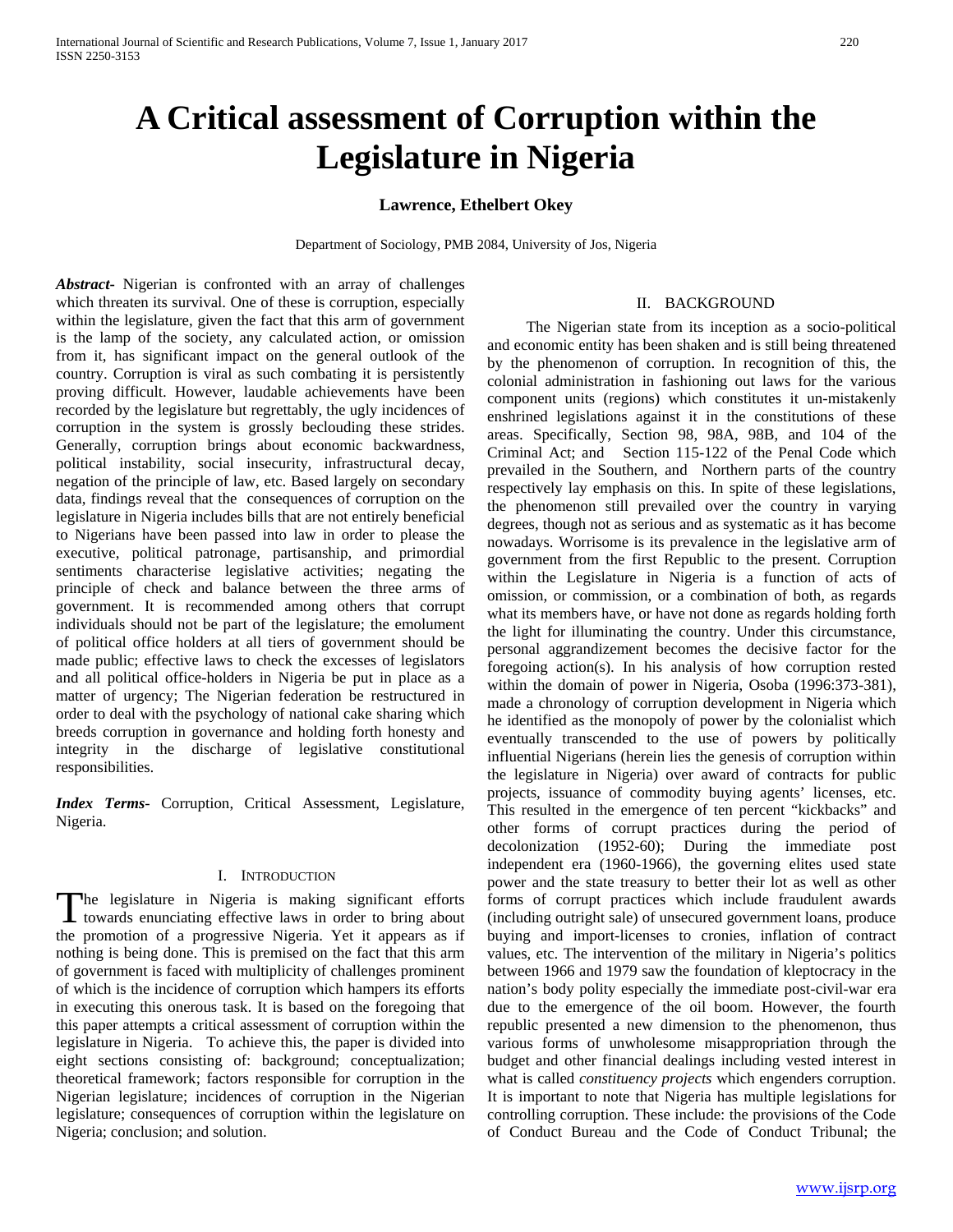provisions of the 1999 Nigeria constitution; the failed Bank and Financial Malpractices Decree No.18 of 1994; and the money laundering decree No. 3 of 1995 as amended in 2003 and 2004 Money Laundering Acts; provisions of the Criminal Code, Penal Code, Criminal Procedure Act etc; the ICPC Act of 2000; as well as the EFCC 2004 Act. There are a number of agencies and statutory bodies for managing corruption in Nigeria. These include: Code of Conduct Bureau and the Code of Conduct Tribunal; the Public Complain Commission; the Independent Corrupt Practices and other related offences Commission (ICPC); the Economic and Financial Crimes Commission (EFCC). Effort at sanitizing the body polity of corruption especially in the legislature is proving difficult. This is due largely to the fact that it is non arguable that the fight against corruption was never systematic and deliberate due to the presence of the menace within the corridors of power in Nigeria especially the legislature which is supposed to be the light of the nation. Thus it is important to examine corruption within the legislature in Nigeria. This is because defining Nigeria as "fantastically corrupt" in the words of the then British Prime Minister, David Cameron in 2016, is not to be taken for granted by those that have the interest of Nigeria at heart. Furthermore, "corruption in Nigeria has passed the alarming and entered the fatal stage and Nigeria will die if we keep pretending that she is only slightly indisposed" (Achebe in Agedah, 1993:67). On the other hand, Ohiorhenuan (2015:97-125), conceives corruption as the driving force for the evolution of institutions in Nigeria. It is observed that "whereas war at most kills off a fragment of the present, economic warfare *represented by corruption* murders *not just the present but* the future" (Hitler, 1983:8; emphasis mine).

# III. CONCEPTUALIZTION

 All human societies have rules and regulations which guide their interactions (socio-political and economic relations), the essence of which is to bring about predictability in the behaviours of members of the society in question, the foregoing places boundary for the definition of compliance, or noncompliance to these bodies of norms. Very important is the fact that rules and regulations are socially created to serve defined purpose for the society. It is equally true that all societies have systems through which these rules and regulations are generated. Same can be said for all regimes (military or civilian; authoritarian, despotic, totalitarian, monarchical, democratic etc) everywhere, thus Nigeria is not in isolation as regards this. As a Democratic State, the body responsible for making these rules and regulation as far as Nigeria is concerned, is the legislature. In line with this, Section 47 of 1999 Nigerian Constitution observes that "there shall be a National Assembly for the Federation which shall consist of a Senate and a House of Representatives" and section 90 declares that "there shall be a House of Assembly for each of the States of the Federation." The legislature in Nigeria from the foregoing operates at two tiers of government i.e. at the Federal, and the State; while at the Federal level, it operates as two distinct chambers i.e. the upper chamber (Senate) and the lower chamber (House of Representatives) due to the fact that Nigeria runs a bicameral legislature. Thus as stated in Section 4(1) of 1999 Nigerian Constitution, "the legislative powers of the Federal Republic of Nigeria shall be vested in a National Assembly for the Federation which shall consist of Senate and a House of Representatives." While Section 4(6) holds that "the legislative powers of a State of the Federation shall be vested in the House of Assembly of the State."

 As regards the number of individuals whose responsibilities it is to see that Nigeria is properly governed with good legislation specifically at the Federal level, Section 48 of the constitution of the Federal Republic of Nigeria holds that "the Senate shall consist of three Senators from each State and one from the Federal Capital Territory, Abuja" in this case, 109 members given the fact that Nigeria is made of 36 states; and Section 49 of the constitution indicates that "...the House of Representatives shall consist of three hundred and sixty members representing constituencies of nearly equal population as far as possible, provided that no constituency shall fall within more than one State" in this case, the population dynamics of closely bounded areas is the delineating parameter. Thus the total number of the legislature at the Federal level is summed up to 469 members.

 The primary responsibility of the legislature (at the Federal level) which undoubtedly is making of laws is clearly stated in Section 58 of the 1999 Nigerian Constitution which states that:

- (1) The power of the National Assembly to make laws shall be exercised by bills passed by both the Senate and the House of Representatives and, except as otherwise provided by subsection (5) of this section, assented to by the President.
- (2) A bill may originate in either the Senate or House of Representatives and shall not become law unless it has been passed, except as otherwise provided by this section and section 59 (which deals with the appropriation bills or supplementary appropriation bills as well as other financial and tax matters) of this constitution, assented to in accordance with the provisions of this section.
- (3) Where a bill has been passed by the House in which it originated, it shall be sent to the other House, and it shall be presented to the President for assent when it has been passed by that other House and agreement has been reached between the two Houses on any amendment made on it.
- (4) Where a bill is presented to the President for assent, he shall within thirty days thereof signify that he assents or that he withholds assent.
- (5) Where the President withholds his assent and the bill is again passed by each House by two-thirds majority, the bill shall become law and the assent of the President shall not be required.

 However, Section 100 of the same Constitution elaborates the corresponding responsibility of legislature at the State level (House of Assemblies).

 The second issue under review here is the concept of corruption. Scholars have attempted various definitions for this global evil which emergence cannot absolutely be tied to any particular society due to the fact that it manifests in varying degree in particular, or different places at given, and different times. For example, Dambazau (2009:94&95), observes that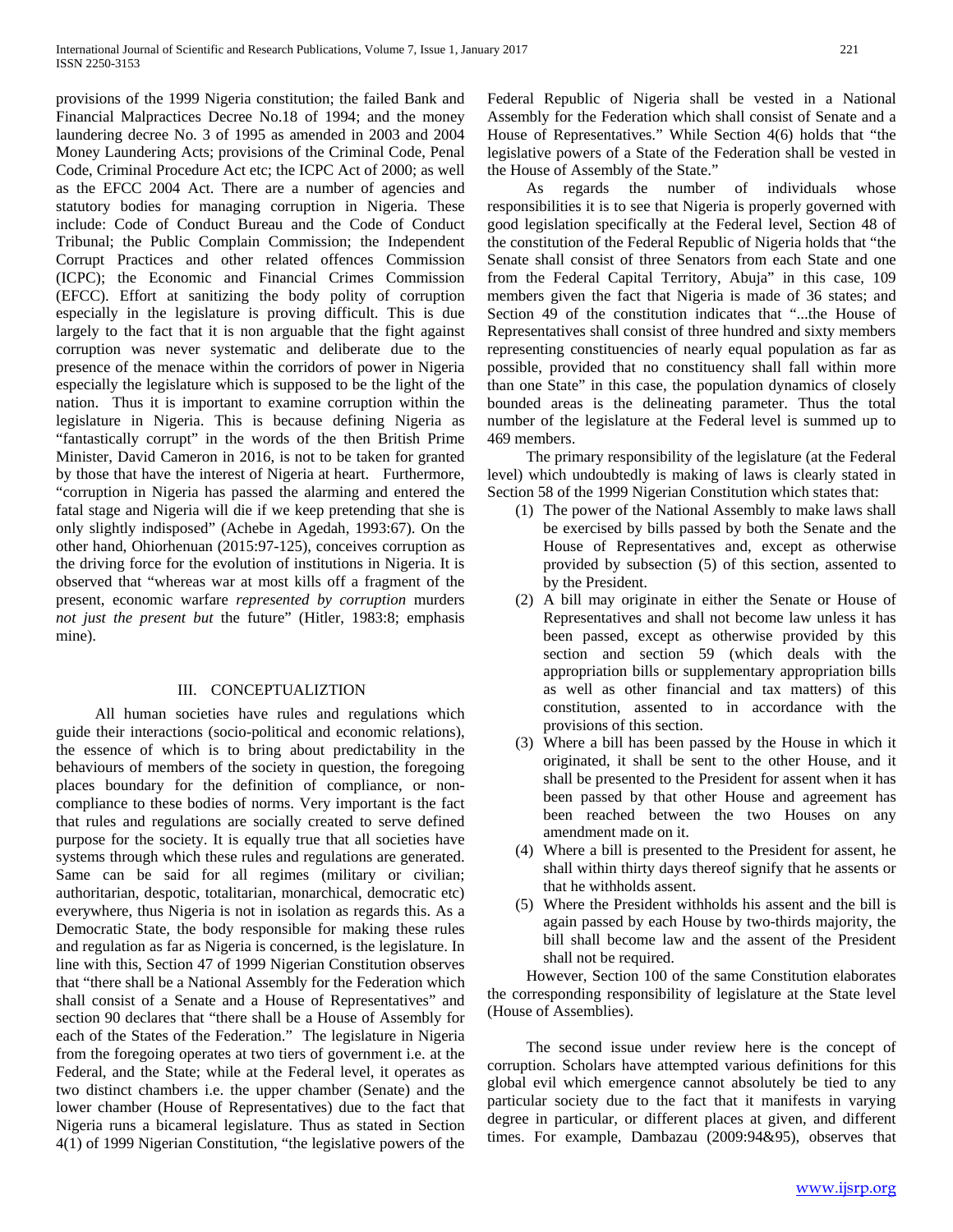"corruption by itself is crime...which takes the form of bribe, undue gratification, fraud and embezzlement...It is found in business, politics, religion, and education...It encourages criminal acts as a result of its ability to encourage dishonesty, theft, and violence in the society." While Otite (in Peter, 2013:241), holds that corruption is "the pervasion of integrity or state of affairs through bribery, favour, or moral depravity" this is anchored on the fact that it produces dishonest, unfaithful or defiled situations when at least two parties have interacted to change the structure or processes or the behaviour of functionaries in the society. To Osoba (1996:372), it is "a form of anti-social behaviour by an individual or social group which confers unjust or fraudulent benefits to its perpetuators". To him, it is inconsistent with, and a negation of legal norms and prevailing moral ethos of the society due to its capacity to subvert the capacity of government or any other legitimate authority to fully provide both the material and spiritual wellbeing of members of the society justly and equitably. However, Yakubu (2004/2005:54), observes that "corruption is the negation of the ideals of democracy and good governance" hence bad governance, premised on the ground that the termination of democratically elected governments is linked to corruption in the system. On the other hand, Section 98, 98A, 98B, and 104 of the Nigerian Criminal Code specifies actions which can be conceived as corruption especially Official Corruption in line with Section 115 to 122 of the Penal Code. For example Section 98 of the Criminal Code is clear in stating that:

- (1) Any public official who-
- (a) Corruptly asks for, receives or obtains any property or benefit of any kind for himself or other persons; or
- (b) Corruptly agrees or attempts to receive or obtain any property benefit of any kind for himself or any other person, on account of
	- i. Anything already done or omitted, or any favour or disfavour already shown to any person, by himself in discharge of his official duties or in relation to any matter connected with a function(s), affair(s) or business of a Government department, public body or other organisation or institution in which he is serving as public official, or
	- ii. Anything to be afterwards done or omitted, or any favour or disfavour to be afterwards shown to any person, by himself in the discharge of his official duties or in relation to any such matter as aforesaid.

 Is guilty of felony of official corruption and is liable to imprisonment for seven years.

However, Section 116 of the Penal Code states that:

 Whoever accepts or obtains or agrees to accept or attempts to obtain from any person for himself or for any other person any gratification, whatever, whether pecuniary or otherwise as motive or reward for inducing by corrupt or illegal means any public servant-

(a) To do or forbear to do any official act; or

- (b) In the exercise of the official functions of such public servant to show favour or disfavour to any person; or
- (c) To render or attempt to render any service or disservice to any person with any department of the public service or with any public servant as such shall be punished with imprisonment for a term which may extend to three years or with fine or both.

 Despite how corruption has been defined by scholars, this research considers it in relation to the legislature, as any act or action which contravenes the  $5<sup>th</sup>$  schedule of the 1999 Nigeria Constitution. Therefore, corruption within the legislature in Nigeria is the wrongful use of one's influence or position as a legislator in order to procure or gain some benefit(s) for one's self, other person(s), or group(s) contrary to their right(s) of duty or the right(s) of others. Furthermore, it is associated with cheating, indiscipline, abuse of privileges, powers and rights. It brings about inertia/retrogression not only in the legislature, but the country as a whole, increases the rate of inefficiency, greed, waste of resources and as such introduces instability and mediocrity (negation of meritocracy) in the country. This usually leads to non-compliance to the rule of law and constitutionality. In line with the foregoing, legislative corruption can be deduced from Samuel, Aju, and Elaigwu, (2014: 20) and Ohiorhenuan (2015:104-106), who locate it within the context of political corruption, which entails misuse of legislative power and rights which also include legislation carried out to benefit political office holders, abuse of judicial procedure, auditing, investigatory and oversight functions abuse. Destabilization of electoral processes through buying of votes and bribing officials, conversion of public property for one's interest or those of cronies, usurping of public coffers for private cause, large political donations and bribes. This type of corruption is associated with top level executives, legislative and judicial officials, top businessmen and captains of industries, bureaucratic power holders and the political elites.

# IV. THEORETICAL FRAMEWORK

 Corruption committed within the legislative arm of government in Nigeria is complex, hence would be inadequately explained from the stand point of just a single theoretical interpretation. Thus, an integrative approach would serve a better purpose towards this end. This is because, while corruption committed by members of the legislature is unarguably *class* based as indicated by Achebe (1984:38). He also stated that any meaningful discussion on corruption in Nigeria must be located within the *corridors of power* since, as he observed, what the common man has is not *power*. Therefore, corruption within the legislature from the foregoing is linked to two fundamental elements which are; power and status, hence, elitist in nature.

 What makes this power elite explanation of corruption interesting is the fact it is triggered by two basic elements which are: the drive for wealth acquisition, which capitalism breeds as explained by the Marxist theory and the obligation to satisfy primordial demands as propounded in Ekeh's two publics. Every individual uses his/her position as well as influence to accumulate as much wealth as possible - including adapting various forms of corrupt practices. So, using one's status as a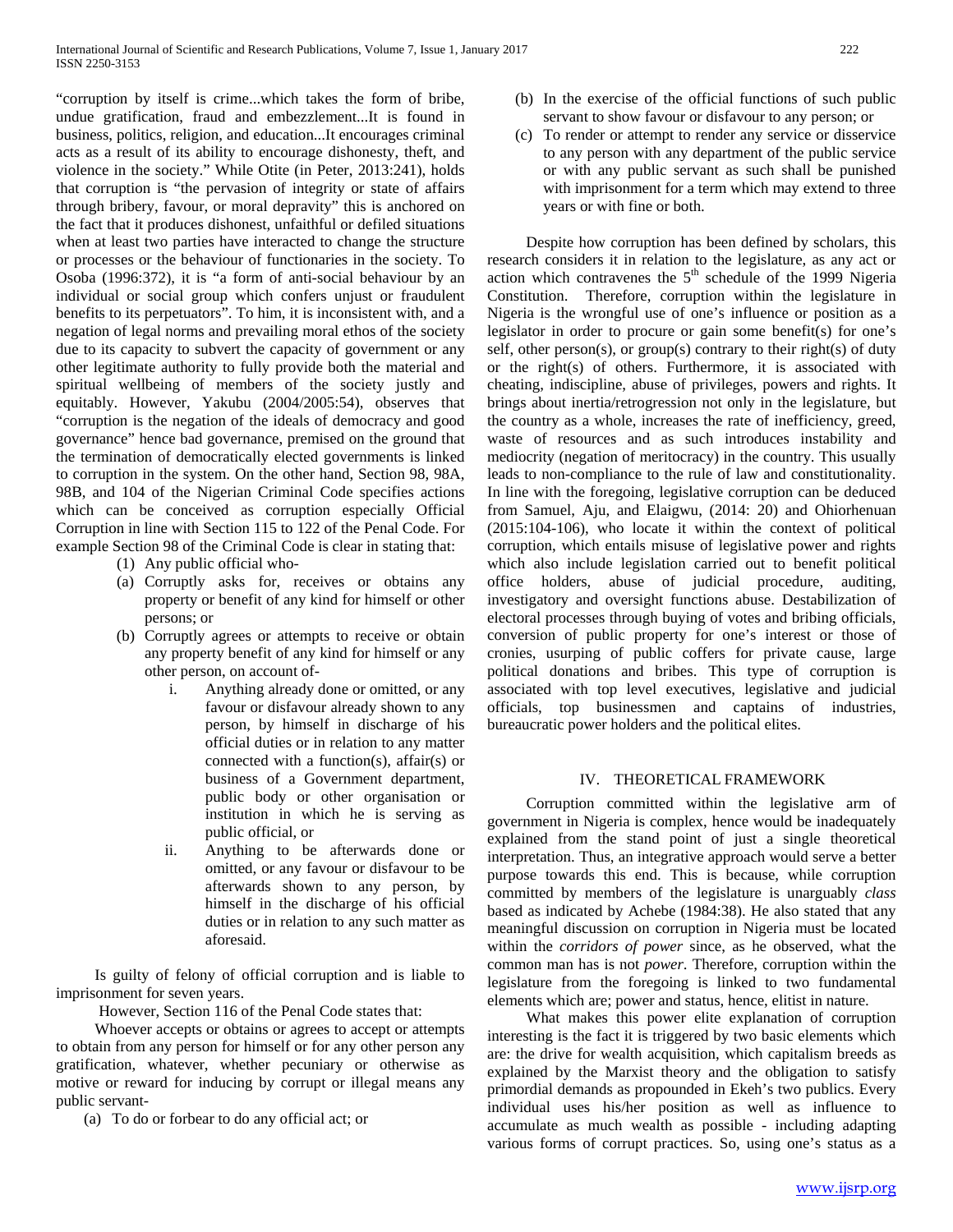politician and position as a legislator as well as the influence associated with it makes it easy for one to accumulate wealth. This is because specifically in Nigeria, it is believed that public position is the quickest as well as the shortest means of becoming wealthy due to the fact that such position(s) is considered to operate within the realm of the *civic public* as explained by (Ekeh, 1975), which is regarded as amoral, consequently, it is permitted that individuals holding such position(s) (in this said realm) steal as much as they can in order to better their *primordial public*, which is considered as moral (which they cannot steal from). This is because one is only considered as a good, productive and beneficial member of the primordial public if he/she generously gives part of the largesse or booty stolen from the civic public to it. This set of individuals will enjoy protection and blessing from their primordial public as well as honoured with chieftaincy titles; very important is the fact that this drive for wealth accumulation brought by legitimization of banditry i.e. stealing from the civic public is facilitated through the principle of *Social Exchange* which incidentally is the second factor. This system of exchange is transactional and driven by the philosophy of utilitarianism which is guided by the psychology of both intrinsic and extrinsic desire for gain (material, position, pleasure, etc) which the individual stands to gain from the process. This exchange model holds that every individual no matter how highly placed has a price, once the price is mentioned/or offered, the deed is as good as done. Coupled with the fact that the individual(s) involved at this level of transaction(s) are power elites hence, they are largely considered sacred as such, untouchable by the regulatory agencies. Therefore, they are above the law despite being part of the law making process. The only time their actions are considered out of place is only when the reciprocal obligations of an exchange relationship(s) are violated, forcing deprived parties/individuals with no option than to sanction negatively those violating the norm of reciprocity, or when the elite's/elites' action(s) threatens the general wellbeing of the elites' group, or those of the elite group higher than the group the elite(s) belongs. Next to this is the question of how much does the said elite(s) count in the whole elite arrangement. This largely determines how his/her action(s) would be managed no matter how severe. Otherwise, the totality of the elite group would go up in flames as cans of worms might be opened here and there.

 This integrated theoretical approach which combines the: Power Elite theory; Marxist's Historical and Dialectical materialism; Ekeh's Two Publics in Africa: a theoretical statement; and Exchange theory, offers us a balanced explanation of corruption in the legislature in Nigeria, and as such adequate insight into possible solutions to this evil bedevilling the Nigerian State.

# V. FACTORS RESPONSIBLE FOR CORRUPTION IN THE NIGERIAN LEGISLATURE

 Psychology holds that stimuli give rise to response. Indeed, there cannot be smoke without fire, the above point to the fact that there are factors either within or without the realms of the legislature in Nigeria, which conditions the occurrences of corruption in it. A careful examination of issues reveal that the occurrences of corruption in the Nigerian legislature are not strait-jackets, hence cannot be compartmentalized since they correlate with other factors. Some of these identified factors include:

#### **Executive indiscretion**

 This, by and large requires the support of the legislators (through lobbying) whose desires must be met by the executive in one way or the other but most often as the case in Nigeria is, through appropriations in the budget, but sometimes through outright bribing of the legislature in order to facilitate passage of bills sent to it by the executive. Due to the fact that the norm of check and balance of power is in principle expected to guide the relationship between the executive, legislature, and the judiciary in the federal system of government for effective and efficient dispensation of governance to the people, regrettably, the reality is something different as far as Nigeria is concerned. The outfall is that the legislature is made inactive, dormant, or at best make excuses for not calling the executive arm to order where it is evident that they are missing the mark. for example: Zuma of South Africa was found guilty in March 2016 for using about 246 million rand (\$15-16.7 million) state resources to renovate personal edifice in 2009 (Power steering, 2016:64; Onishi, 2016); Brazilian President, Dilma Rousseff was removed from office by that country's Senate in August of 2016 for indiscretion in office. These stated examples, were not, are not and may not be part of the process in Nigeria except her democracy is taken seriously. Furthermore, it is yet to be witnessed that any legislative assembly of all the years that Nigeria experimented or experienced democratic governance, that the executive is held responsible as regards campaign promises made to the people during electioneering periods as obtainable in advanced democracies, and not merely making mention of them on floor of the house and subsequently play politics with them. It is equally important to note that executive indiscretion is a direct/indirect failure of the legislature. This is premised on the tenets of Section 84 of the Nigerian Constitution. For example, Subsection 1 of it observes that: remuneration, salaries, and allowances of the President, Vice President, Chief Justice of Nigeria, Justice of the Supreme Court and other officials of government as enumerated in Subsection 4, may be prescribed by the National Assembly, however, not exceeding the amount as determined by the Revenue Mobilization Allocation and Fiscal Commission, just as Section 124 correspondingly observes those of the States' House of Assembly as regards State Governors and their Deputies, etc. the question however, is, to what extent has the legislature in Nigeria lived up to its constitutional responsibility with regards to the issue being discussed without being somehow compromised? From the foregoing, it is evident that lack of understanding of legislative functions, correlates strongly with executive indiscretion to bring about the incidences of corruption in the legislature.

#### **Lack of understanding legislative functions**

 The incidences of corruption in the corridors of the hallowed chambers (Senate, and the House of Representatives, and the States House of Assembly) in Nigeria can best be described as unfortunate. This is because a good number of individuals in these chambers do not in the first instance understand what the business of legislation is, neither are they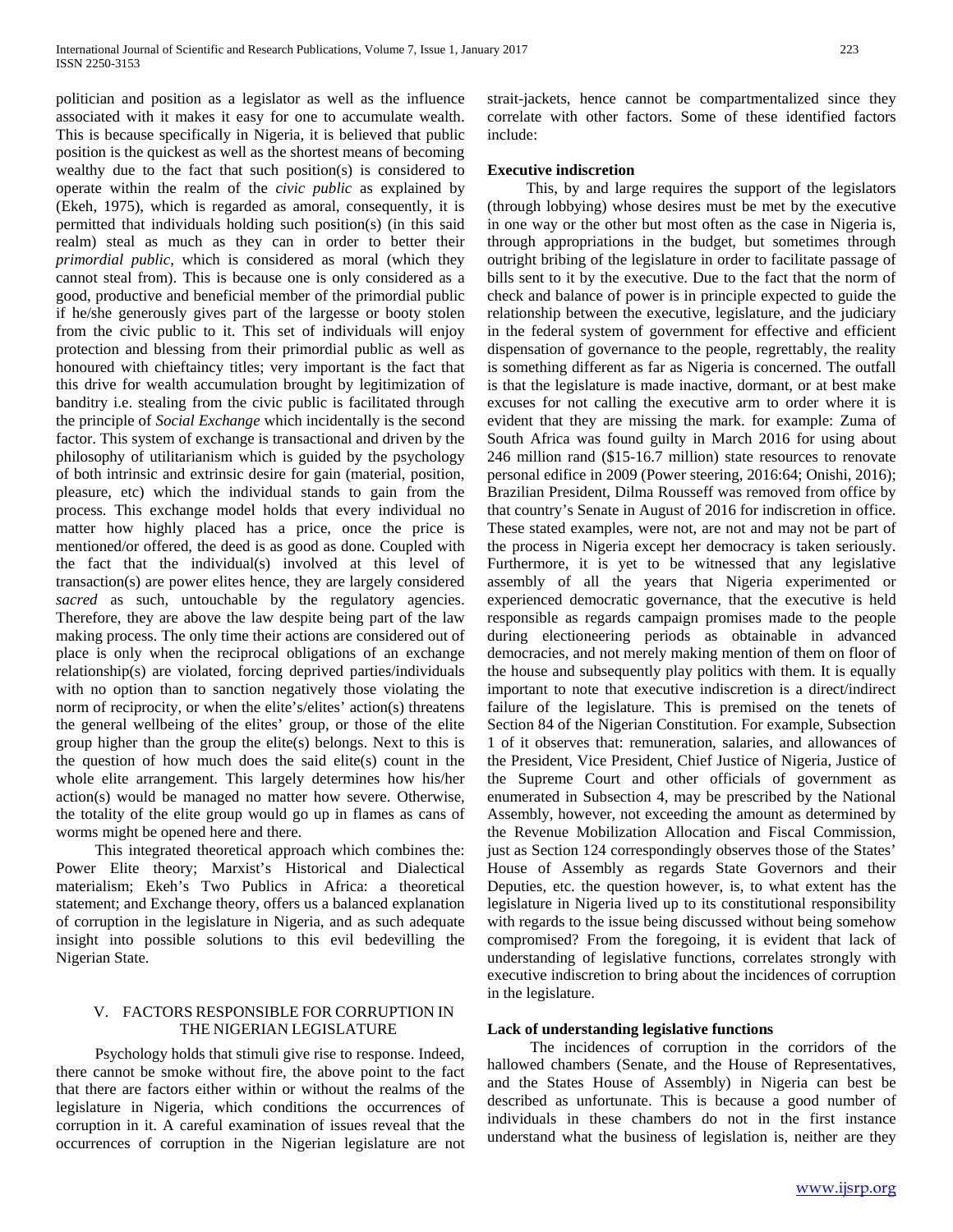interested in understanding it. Thus according to Wilmot (2007:124), as regards their activities during Nigeria's democratic experience (1999-2007) for instance, "instead of passing laws to promote economic development, justice, probity and the rule of law, legislators await the President's bagmen to bribe them with up to \$1,000,000 to ensure he continues to misrule". These monetary attraction was a factor for the quest for the unrealised third term bid adventure by the then President for the number one citizenship position of the country. While commenting on the constituency project saga between the executive and legislative arm of government in Nigeria, Ajaja (in Adesomoju., Olokor, & Onuba, 2016:7) observed that

 "the idea is an organised fraud driven by the most ignoble men and women who have serially foisted themselves on Nigeria and Nigerians as lawmakers, but with no intentions of making laws that would engineer national development beyond advancing a cause for themselves via loopholes in the system".

 Closely related to the issue under study is the fact that the voting format of shouting *I* or *Ney* in favour, or against motions used in these chambers may be agued to be defective hence may not yield the best outcome. This is premised on the ground that it is not systematic for one to verify the consent of members where equal number of members assent to the options. Furthermore, greater number of members with low vocal capacity may likely not have their way concerning a given motion due to their low sounding vocal strength, hence fewer number of members with high and stronger vocal capacity assent, erroneously accepted as the popular opinion. Not forgetting the fact that subjectivity may come into the presiding officers' decision on such matter(s) since objectivity is not followed. Under this circumstance, level of vocal sound is what is used to decide a motion instead of the scientific method of counting members' votes. Regrettably, Section 56(1 & 2) of the 1999 Nigerian Constitution is clear on this matter by stating that:

 "...any question proposed for decision in the Senate or the House of Representatives shall be determined by the required majority of members present and voting; and the person presiding shall cast a vote whenever necessary to avoid an equality of votes but shall not vote in any other case; ...the required majority for the purpose of determining a any question shall be a simple majority."

Section 98 (1  $\&$  2) of the same Constitution upholds the method of voting for States' House of Assembly.

# **Wealth acquisitive drive and personality influence**

 The above discussed factors and more are premised on the fact that a good number of Nigerian legislators are crazy for wealth acquisition as events and evidences over time have proven. Integrity is not the watch word, honesty and transparency is outdated virtues; what counts is how influential one is on the bases of wealth acquired. Since the foregoing accounts for how influential the individual becomes which would bring about recognition within and outside the individual's immediate community, as well as account for Honorary awards, and chieftaincy titles he/she receives (Wilmot, 2007; Dambazau 2009; Ethelbert, 2016a & b). No wonder political commentators and scholars in Nigeria often refer to them as *legislooters* (the undesirable Judases in the midst tarnishing the image of the legislature) who react to the acquisitive instincts of primitive accumulation of capitalism as if they have all it takes to outwit every other person if the said behaviour was an acceptable one. To summarize this wealth acquisitive drive and personality influence, (Waive, 2016) holds that, the super wealthy status of Nigerian politicians and past leaders can only be explained by their involvement in government. This phenomenon dates back to the immediate post independent era (1960-1966), the governing elites used state power and the state treasury to better their lot as well as other forms of corrupt practices which include fraudulent awards (including outright sale) of unsecured government loans, produce buying and import-licenses to cronies, inflation of contract values, etc.(Osoba, 1996). To elucidate the foregoing, Zi and Benard (2013) observed that wealth glorification has become part of contemporary Nigeria's tradition.

# **Corrupt individuals within the fold**

 Another factor responsible for the prevalence of various forms of corruption within the legislature is the undeniable fact that this organ of government in Nigeria as it is today, harbours a good number of individuals who have been accused of, or convicted of one corrupt practice or the other either as onetime chief executive of their state (governor) who manipulated their way into the legislative arm; as well as others whose cases of corrupt practice(s) were effectively thwarted. These individuals have, over time, indicated to Nigerians by their actions that they are experts in manipulating and circumventing the judicial process of the country, and as such considered sacred cows and hence untouchable. According to a report in Power Steering Journalism (March 2016: 62), there are top Nigerian politicians who are sacred and cannot be touched by the regulatory agencies in Nigeria. Having understood the nitty-gritty of the judicial process on the basis of how best to thwart justice (including obtaining perpetual injunction to prevent their trials), they stand as prelude for others to emulate within the system. According to Dewey (in Guerin,1993:10), "because response is in effect a classification of stimulus, the organism is in effect confronted with the problem of an indeterminate stimulus. How the conflict is resolved will shape how the organism responds to future stimulus." The import of this statement is that, the measure(s) taken by both the legislature and the regulatory agencies in response to corrupt practice(s) by any member or group(s) in the legislature, would determine the extent to which corrupt act(s) reduce(s) or otherwise in it. This will also shape the general outlook of the legislature and the agencies in charge of corruption management and control. In so far as there prevails what I have argued elsewhere as *corrupt individuals within the corridors of power* (Ethelbert, 2016b:33 ) corruption will persist within the legislature in Nigeria in spite of efforts made by few honest and dedicated legislators. This position is supported by Jibrin (in Obi, 2016: 14) who stated that "President Olusegun Obasanjo had been right and that, yes we (National Assembly members) are corrupt...there is corruption in the House of Representatives, and not only is there corruption, there is institutional corruption. These are things that I can prove and it is what my struggle is about." What the actors have said is like stating the obvious. Take for instance in June of 2011, the then Head of the Economic and Financial Crimes Commission (EFCC), Mrs. Farida Waziri while reacting to petitions received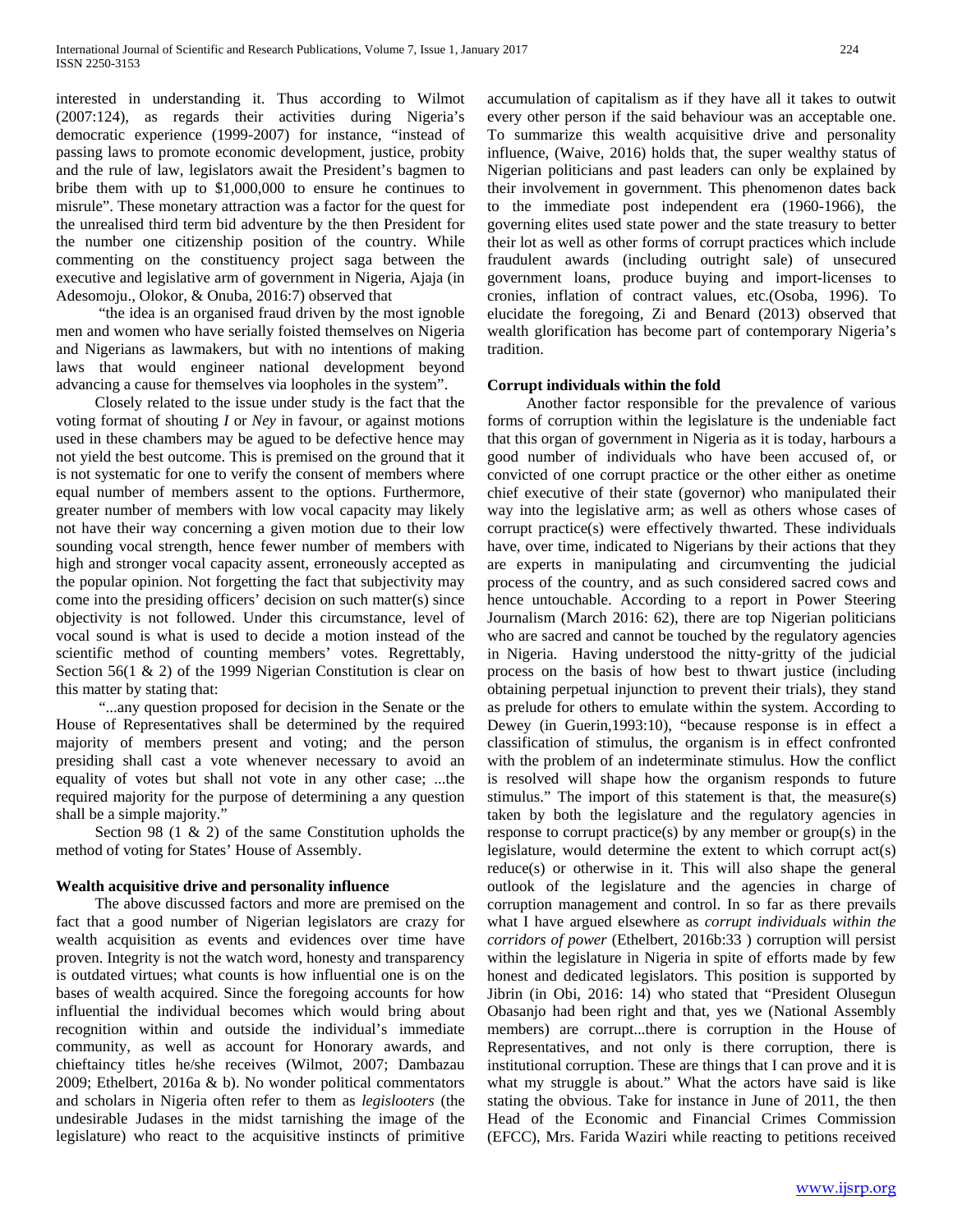by the Commission concerning legislators declared that, "we have evidence for arraignment, with this revelation, there are indications that more arrests and arraignment of lawmakers, (principal officers particularly) in the National Assembly on charges of corruption may not be ruled out" (Oluwasegun, 2011:12). Furthermore, Jibrin (in Ameh, 2016) stated unequivocally "I dare say corruption in the House of Representatives today is more than that of the executive and judiciary combined"

# **Absence of effective laws**

 Laws guide and direct human actions and interactions so that relationships can be predicted. However, effective laws are those which are adequate towards producing the desired result. This means that there are laws which though exists, but do not produce the desired result towards given end. From the foregoing, the absence of effective laws which would ultimately check the excesses of legislators and indeed other political office-holders in Nigeria is a major factor leading to the incidences of corruption, coupled with the fact that due to the propensity of some legislators towards corruption and the smear of corruption allegation on others, it is difficult for legislators in Nigeria to enunciate let alone pass into law effective laws which will enhance the success of the crusade against corruption in the country. On the contrary, what prevail are the antics of attempting the amendment of existing inadequate laws to further their selfish subjective interests. For example, the attempt at amending the Code of Conduct Act and the Code of Conduct Tribunal to remove the powers of executing of criminal procedure from the CCT on individuals brought before it; and those of Section 308 of the 1999 Nigerian constitution, in order to guarantee immunity for the principal officers of the Legislative Assemblies at all levels in Nigeria as evident in 2016. It is important to state in an unequivocal term that politics by its very nature is not bad or dirty. The issue however is the fact that some political actors in Nigeria and elsewhere are dirty or murky, and stinking as a result of corruption. Ironically, some of these set of individuals make their way into the legislature to make laws for those who have better moral standing and standard than they have. Furthermore, it is not out of place for us to also add that, sound and effective legislation which promotes the very essence of humanity should necessarily proceed from sound minds, not criminals and rogues. Consequently, due to dearth in the number of those with integrity in Nigerian politics, *demonarchracy,* (a system where democratically elected political leaders act like absolute monarchs with absolute powers, hence no check and balance on their activities) prevails (Ethelbert, 2016b:27); or better still *lootocracy* stands in place of democracy; *legislooting* carried out by *legislooters* (those who are not qualified to be in the legislature who define legislative functions in terms of monetary benefits only) replaces legislation performed by legislators.

 It is equally important to note that there prevail the incidences of extra-legislative activities by the political actors in the legislature. This is evident in numerous incidences of meddling into the activities of corruption regulatory agencies in Nigeria (EFCC, ICPC and CCB) especially where one of their members is indicted for corrupt practice, or efforts at using these agencies for getting at political opponents (Umar, 2015; Ethelbert 2016a; Igun, 2004/2004:49; Enweremadu, 2011:9; Zi & Benard, 2013: 161-162; Samuel, Aju, and Elaigwu, 2014:29). Consequently, these resulted into poor or weak control mechanisms, that is, weak anti-corruption laws and anti-graft agencies or these agencies are made weak, or ineffective (Osoba, 1996:385; Igun, 2004/2004:51; Our Milestones, 2011:31 & 32; Zi & Benard, 2013:161-164; Odekunle, 2013/2014:57). The point being made here is that the rule of law should prevail and not the rule by law (Osibanjo, 2008: 50 & 51). Nigeria must learn from advanced democracies the maturity of political actors/ public office holders resigning their position on allegation of corruption to pave way for proper as well as unhindered investigation, and prosecution of cases against them where facts and evidences are established. Regrettably, the reverse is the case in Nigeria where these individuals fight back with everything in their arsenal, including employing various forms of propaganda and attack on anybody that seems to be standing on their path, castigating and throwing of tantrums, constituting impediment(s) to the anti graft agencies in various ways, constituting praise singers (including journalists) paid to drum to the world how innocent they are and how some primordial sentiments are deployed to persecute, *not prosecute* them etc, and at extreme, use their legal counsel(s) to raise frivolous claims and counter claims during litigation, thus leading to constant increase on number of high profile cases of corruption spread across various courts in Nigeria, so that cases involving a host of former governors, ministers and lawmakers remain pending, only petty thieves bear the full wrath of the law (Samuel, Aju, and Elaigwu, 2014:29; Ndujihe, 2015).

# **Pseudo federalism**

 A major contributory factor to the prevalence of corruption in Nigeria as a whole and not just the legislature is the fact that the Nigerian state upholds and practices a defective as well as an unbalanced federalism. The fact is that the present/assumed federalism practiced in Nigeria is nothing short of a unitary system of government, hence, *pseudo-federalism* bequeathed to it by the military regime (beginning with Ironsi) since the collapse of the first Republic (which was a parliamentary system of governance) in 1966, and granted further impetus by the 1979 and 1999 defective military backed crafted federal constitutions. The facts are obvious that the nation's federalism lacks the ingredients of a true and proper federalism. According to Ekeh (2000:12-14), the ingredients of true federalism must include: a specified proportion of the federating unit rectifying the Federal Constitution; each federating unit has its own constitution in which it specifies how many legislative chamber it desires (unicameral, or bicameral legislature), as well as the location of its Capital; each component unit has and flies it own flag alongside that of the National flag; each constituent state has its own Police formation, as well as the Federal Police; each federating state develops and control its own human and material resources; and each federating unit enjoins a notion of justice in which it gives to the centre and receives some proportion in return. The facts are there that the present Nigerian Federation lacks in the above discussed ingredients. From the foregoing, Uwalak (2013:22), observed that "the way forward is to divide Nigeria into countries, or practice confederalism or resource control federalism-some call it true federalism…that will give the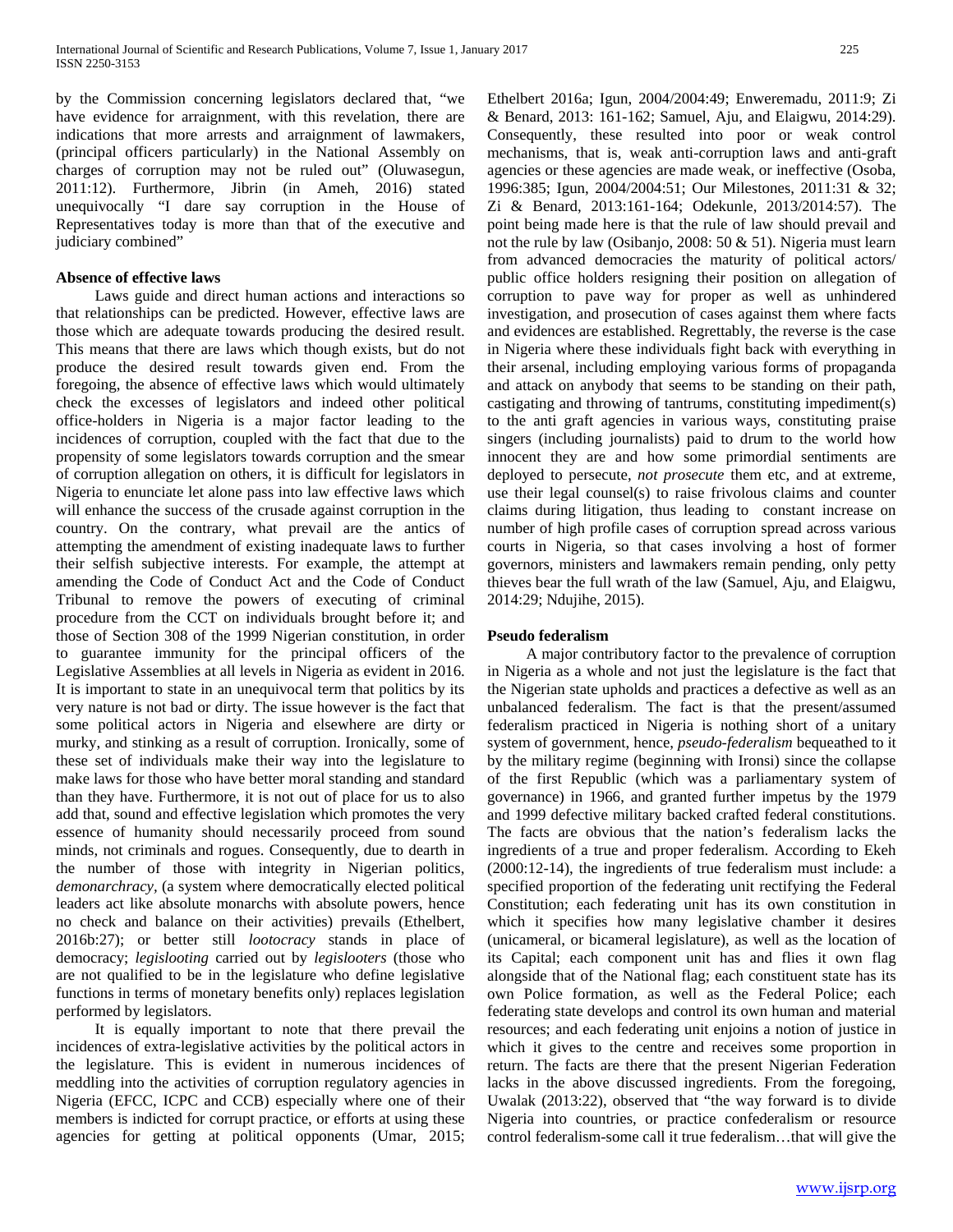power of development to states, regions etc." It is not arguable that the present defective unitary cum federalism practiced in Nigeria concentrates resources as well as the power for its allocation to the centre, enthroning parasitism, where states sit idly by and wait for central government to dish out the monthly allocation from the resources of other states (Uwalak, ibid). As such, denying the communities with these natural endowments rights over their benefits, this is a corrupt and defective system itself, hence, brings about nothing but corruption (Ekeh, ibid). Consequently, the practice of national cake sharing which every member of the political elite jostle to grab as much as he/she can, not minding whose Ox was gored is the outfall of this pseudo federalism. Therefore, this pseudo federalism has to be resolved through the adoption of both political and economic solutions that will grant political and economic autonomy to the component/federating units. These units expectedly would remit specified sum to the centre on agreed intervals to enable it maintain the federal workforce and other federal responsibilities.

#### **Defective electoral process**

 Closely linked to the issue of defective federalism is the fact that Nigeria electoral process is equally defective. The foregoing implies that the process through which these political gladiators come to power is itself corrupt. Evidence on ground points to the fact that from the first republic, elections in Nigeria is characterized by irregularities such as snatching of ballot boxes; stuffing of ballot boxes; manipulation of election results; bribing of electoral officials; prevalence of various forms of electoral violence including political assassinations, arsons etc; late arrival of election materials; short supply of these materials or completely non supply of these materials to some areas to favour as it were a prebendal candidate who is ready to buy anything and indeed anybody in order to win election, hence ready to comply effectively with the ugly method of rigging ; buying of voters cards; deliberate omission of voters' names or other associated antics that accompanies it; cancelation of results in some areas to give a preferred candidate undue advantage; declaration of result in favour of preferred candidate for areas or centres where election(s) did not take place; announcing of predoctored results; as well as the multiple challenge which confronts various electoral tribunals, due largely to unhealthy/defective electoral system. Hence, individuals rig their way through, buy their way through, or shot their way through to desired political position through the assistance of their hired thugs and other political agents. In corroborating this, Obi (2016:14) observed that "all our elections end up inconclusive and in litigation because there is no truth in them. Elections are marred by violence because someone wants to bend the truth with force" It is therefore not surprising that these set of legislators in these hallowed chambers quickly forget the tenets of Section 66(2b) and 107(2b) which holds that, any person who has been declared to be of unsound mind is not qualified to be a legislator either at the Federal or at the State level, as such finds it not difficult to abuse themselves, or throw punches and wrestle each other at different times at both the federal and states assemblies in a manner more proficient than professional wrestlers and boxers in the Madison square-garden (Ethelbert 2016:34) or better still throw caution and dignity to the winds as they climbed and jumped over the Federal Assembly complex locked gate as was the case in 2014.

 Simply put that the legislature in Nigeria is being turned into a mercantile, thus some of those whom have been entrusted with securing the general good have dubiously turned it into their private pockets or those of their cronies (Ekeh, 1975; Osoba, 1996; Fayose, 2005 ; Ethelbert, 2016). Otherwise, what is the justification for attempting to procure and allocate N35million worth of vehicle for each member of the upper hallowed chamber which Nigerians carried out against in 2016; what is the moral justification for the huge amount of money these law makers take home as remuneration monthly, an action which the then Central Bank governor Mallam Sanusi Lamido now Emir of kano, reverberated to Nigerians that so much money go into settling of overhead cost of these law makers, which they attacked with all the venom they could muster at the time. To be specific, Odama (2013/2014:68) observed that N138.02 billion was sunk into servicing personnel and overheads cost of 469 National assembly members in 2010. This expectedly increased as the years go by. To be clear on this issue Uwalak (2013:22) observed that "the executive arm is bloated, the legislative arm bloated and criminally ineffective. The emoluments of those in government are heavy load to the resources of the country." In summarizing the wealth acquisitive crave of the political elite, Achebe (1984:22), notes that, when it comes to grabbing of material wealth, the Nigeria elite hardly ever consider their numerical insignificance in caparison with amount of national wealth which they have looted or lay claim to.

 The fact is that larger percentage of Nigerians are unaware of the amount of monies these legislators rake into their bank accounts on monthly bases while salaries of workers across the country are unpaid; when the approved minimum wage for workers cannot feed their families for one week; while the rate of unemployment is increasing uncontrollably; and inflation rate of between 13 to16 percent is driving the mass of Nigerian population to their untimely and early graves; while bank lending interest is nothing less than 14 percent and mostly available to the elite class; an appalling growth rate revolving around 1 percent. Ironically only a handful of individuals who constitute less than one percent of the country's population create avenues for carting away the nation's wealth, live in affluence with all the good trappings and luxuries of life, while the majority constitute what Fanon (1961) referred to as the "wretched of the earth" or what Madunagu (in Agidah, 1993:69) referred to as the popular mass, who are down trodden, oppressed, subjugated, exploited, and denied the right for a better tomorrow by those they have elected into office to safeguard and secure a future for them through meaningful legislation but were rather betrayed due to the denial of, or not understanding the importance of the social contract between them. According to Suleiman in Osah et al (2014:3),"serious allegations of financial misconduct abound in the chambers of the National Assembly which has become cash counters for sharing bribe money".

#### VI. INCIDENCES OF CORRUPTION IN THE NIGERIAN LEGISLATURE

 The legislature in Nigeria is bedevilled with multiplicity of corruption scandals and allegation from the inception of self-rule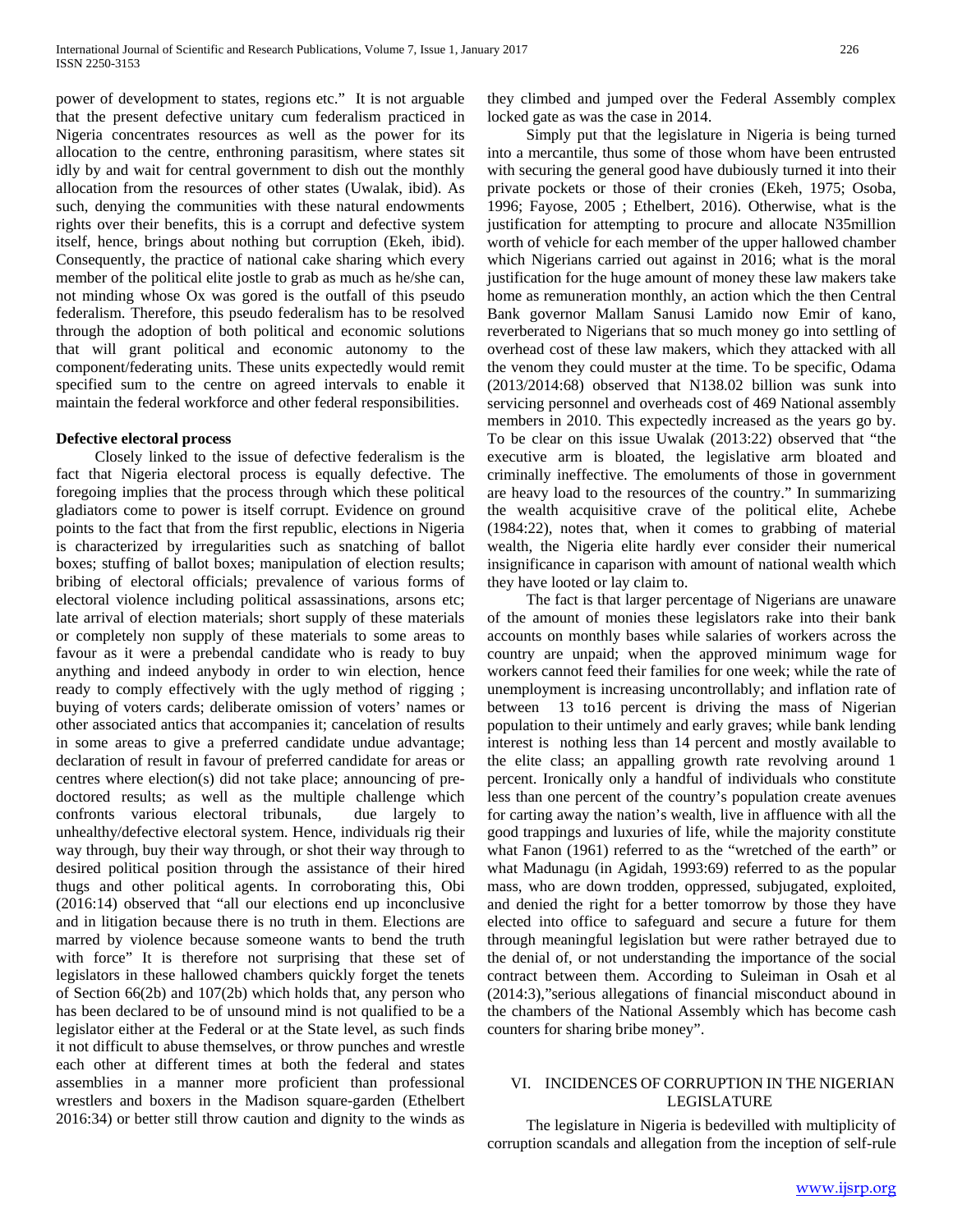(from independence to the present). The incidences of corruption somehow manifests in each democratic government from the first Republic to the present. For example, during the fourth Republic, two speakers of the House of Representatives (Salisu Buhari; Patricia Etteh and her deputy Babangida Nguroje - though not indicted officially hence no criminal procedure instituted) were removed or forced to resigned on ground of various forms of corruption bordering on Toronto Certificate scandal in the year 2000; and misappropriation of funds as relates to the renovation of official residence and purchase of official cars for the House of Representative to the sum of about N628 million in 2007 respectively. A number of Senate Presidents (from the South-East) were removed due to various unhealthy issues (borne out of power tussle conditioned by corruption). Various corruption scandals involving various legislative committees like the 3 million dollars bribery scandal involving Farouk Lawan the chairman Oil Subsidy Investigative Committee in 2012 of which about 620,000 dollars was alleged to have been collected by him (Farouk), (Onyejena, 2012:18; Yusuf, 2012:6); the 10 billion naira scandal involving Dimeji Bankole – former Speaker, House of Representatives in 2011, (which he was later cleared of) (Yusuf, 2011:1&2); the 44 million naira bribery allegation which led to the disbandment of the Herman Hambe led Capital Market Investigative Committee in 2012, (Yusuf, 2012:1); the 6.2 billion naira bribery scandal on the Elumelu-led House Committee on power reform in 2008 (Zero Tolerance, 2009b:41); the allegation made by Chief Esai Dangabar during his trial for N32.8billion fraud from the Police Pension fund that some Senators collected N8billion bribe from him (Ugah, 2012:17); the incidence of 108 Land Cruiser Sports Utility Vehicles (SUV) said to be ordered for members of the Senate at the cost of about N3.8 billion at N35million each against the original value of N17 million (Mudashiru, 2016); allegation of altering of the Senate's standing rule levelled against the Senate President, Bukola Saraki and his Deputy, Ike Ekweremadu which was said to have contributed to their being able to acquire the said position in 2015. An action considered as criminal and as such prompted court litigation constituted against them by the Minister of Justice and Attorney General of the Federation (Abubakar Malami) in 2016; the incidence of approving the 2016 budget said to have lapses. A report by The Nigerian Tribune of March 25, 2016 stated that "where they decide to look the other way and let a budget that is not fully corrected to be passed we are all in a state of quagmire" commenting further on the attitude of the legislators, the report said that "when they came out blazing and telling us how the budget had been padded and how so many things were wrong, I honestly thought that we finally had a Senate that is not an extension of the Executive". Other incidences include the allegation of between N285billion and N400billion 2016 budget padding made by Abdulmumin Jibrin, former Chairman of the House committee on Appropriation against principal officers of the House of Representative which includes the Speaker, Mr Yakubu Dogara; the Deputy speaker, Yussuf Lasun; the Chief Whip, Alhassan Ado Doguwa; as well as the Minority leader, Mr. Leo Ogor. The trouble stated on  $21<sup>st</sup>$ July, 2016 due to the removal of (he) Jibrin from his position as Chairman of the Appropriation Committee in the House of Representatives ostensibly it was suggested that he may have lost his hunk (chunk) of the deal which is believed to be N4billion in the said padded budget hence an about-turn to become a whistle blower to prevent others from enjoying their largesse (Akinnaso, 2016:48; Ameh, 2016:7). Afterwards, a connived suspension of Jubrin by solidarity muffler wearing members of the lower chamber especially the ethics committee for attempting to expose the ills of corruption in the legislature. A simple scientific observation reveals that the allegations or incidences of corruption on members of the legislature is located within the context of Sections 98, 98A, and 98B of the Criminal Code, hence, the persistent accusation of corruption on members of some of its investigative committees as well as regards appropriation as observed above.

 It is equally important to mention the unhealthy prevalence of double pension for legislators, who were sometimes the governors of their states, this is simply a classical example of outright banditry in an economy like Nigeria. This has no other definition other than corruption.

Furthermore, Code of Conduct Bureau with its obviously clear constitutional functions is expected:

- a. To receive declaration of assets of public officers, made pursuant to the code of conduct;
- b. To retain custody of such declarations and make them available for inspection by any citizen of Nigeria on such terms and conditions as the National Assembly may prescribe;
- c. To examine the declaration and ensure that they comply with the requirement of the code of conduct and of any law for the time being in force (Agedah, 1993:16).

 It is appalling that despite the significant role the legislature is expected to play with regards to public officers' declaration of assets, Obi (2016:14) observed that, with the exception of Senator Shehu Sani, "not a single member of (the national assembly) declared his or her assets publicly" as regards the  $8<sup>th</sup>$  Assembly in line with the CCB tenets. When compared with what obtains elsewhere, one may be tempted to say Nigeria's democracy has a long way to go. For example While in Mongolia public officials are expected to declare their incomes and assets as well as those of their families not more than 30 days of assumption of office and afterwards, mandatory submission of their annual income declarations between 1-15 February of each year. Failure as regards these declarations by any official irrespective of position occupied attracts fine of between 5,000 and 25,000 Tugriks (US\$5.90 to US\$29.40). Furthermore, failure to effectively monitor these declarations by the regulatory officials attracts fines of between 20,000 and 30,000 Tugriks (US\$23.50 to US\$35.30). Heavy sanction awaits officials who fail to declare gifts or details of their foreign bank accounts. These set of officials risk between 30,000 and 40,000 Tugriks (US\$35.30 to US\$47.05) as fines. Very important is the fact that, officials found guilty of corruption will be discharged according to the procedure provided in their law. In the Philippines, immunity from Prosecution is provided for those willing to testify against public officials or any citizen of the country indicted of corruption (Alfiler in Quah, 1999:77).

The above are the reflection of corruption in the legislature in Nigeria. It is therefore not surprising that the Transparency International Report Index in 2004; 2005; and 2006, corruption within the legislature for these periods at 4.2; 4.1; and 4.1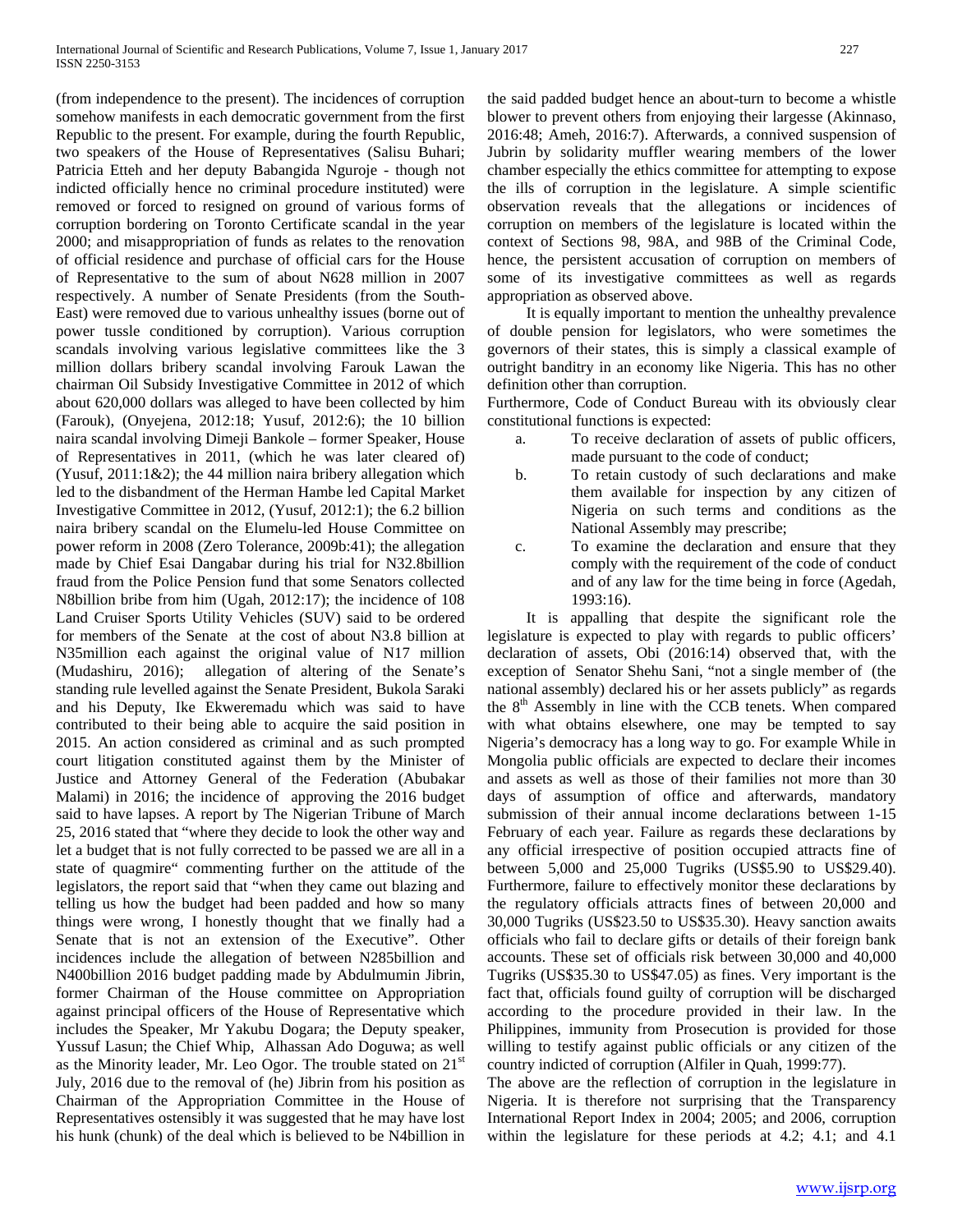respectively out of 5 points, regrettably, in 2013 the prevalence of corruption in the Nigerian legislature was nothing different but remained constant at 4.2 out of 5 points. This situation is worrisome especially to those who have the interest and progress of the country at heart. The prevalence of corruption in the legislature has direct correlation with the political process which brought these legislators to power, as revealed by that same report which placed the rate of corruption within political parties in Nigeria in 2004; 2005 and 2006 at 4.5 consistently out of 5 points for the period, while as at 2013, it was scored 4.7 out of 5 points, an indication of increase on the rate of corruption within political parties in Nigeria.

 Having considered the incidences of corruption within the corridors of the law making institution in Nigerian; it was not surprising when the then British Prime Minister, David Cameron in May of 2016 described Nigeria as *fantastically corrupt* (Ehikioya, 2016:1 & 6; Waive, 2016:16), a statement that correlates with Nigeria's consistent ranking by the Transparency International (TI) Corruption Perception Index (CPI), as one of the most corrupt nations in the world over the years. The foregoing vindicates (Achebe, 1984:9) assertion that, not only that Nigeria is not great at least for now in other aspects of human endeavour like science and technology, it is however one of the most disorderly and corrupt nation under the sun, coupled with the fact that, it is highly insensitive, inefficient, as well as one of the most difficult places to live on earth. Views like the foregoing ones would not have been attributed to Nigeria given its peculiarity in term of geography and geological deposits, but due to inadequacies brought about by dysfunctional and retrogressive legislations that the country is exposed to, as well as the unwillingness of Nigerians to walk along the right path in every aspect of their dealings.

 The denial of the above manifestation of corruption realities in the legislative organ of government in Nigeria may not be made. However, some significant efforts have also been made by it in stemming the tide. For example, The Senate Public Accounts Committee disclosed in June of 2002 that of the N40.7 billion recovered from the Abacha loot, N11.7 billion was missing (Ubabukoh, 2015:18); the Senate turned down President Obasanjos's request for the dismissal of Alhaji Hamman Tukur, Chairman of the Revenue Mobilisation Allocation and Fiscal Commission (RMAFC) on account of a face-off arising from the executive unauthorised withdrawal of over N1trillion (Ogundele, 2007); the Senate in 2009 ordered the recovery of N53billion failed banks loans. These were monies collected without collateral from the affected banks by some influential 64 Nigerians by virtue of their positions through various accounts (Ehikioya, 2009:1&2); in 2011, the Senate Joint Committee exposed the oil cartel which had held the nation at ransom for a long time (2006-2012) under the dubious oil subsidy regime which saw an increase on the number of companies involved in fuel importation into the country from 5 and the Nigerian National Petroleum Corporation (NNPC) in 2006, to 140 and the NNPC in 2011, a situation that accounted for the nation losing about N2.6trillion for the period investigated. Funny enough some of these were construction companies that had nothing to do with the oil industry (Adesammi, 2011:4; Leadership, 2012 June, 15:1&3); in February of 2012, the Senate traced N21billion of police pension fund to a commercial bank (Ojiabor and

Onogu, 2012:5); according to (Ugah, 2012:17), "the Elumelu-led House Committee on Power bungled its probe into former President Olusegun Obasanjo's \$13 billion Independent Power Project." Before the N5.2 billion bribery scandal which ended the committee's effort; the Senate Committee on Ethics, Privileges and Public Petition also held its ground against the wish of some members of the general House who wanted to play politics with the Petition of a whistle blower, Mr. Uboh in investigating the N1trillion allegation against the then Chairman of the EFCC, Ibrahim Lamorde in August of 2015 which eventually led to the dismissal of Lamorde (Koyi, 2015:5). The Senate in November of 2016 rejected the executive's request to borrow about \$30 billion from the World Bank for improper articulation of what the monies would be used for just to mention but a few.

These plausible achievements by the Nigerian legislature did not come about by the cooperation of all its members. However, what needed to be done was certainly done. That should be the guiding motive. Regrettably, the ugly incidences of corruption in the system is grossly beclouding these laudable strides, which is why the legislature as the lamp of the society must do all within it powers to identify the black sheep in their fold and let the law run its full course on them. This is premised on the fact that these unwholesome practices (corruption) do not only tarnish its image but has consequences for its effectiveness and efficiency in carrying out its constitutionally assigned responsibilities to the nation at large.

# VII. CONSEQUENCES OF CORRUPTION WITHIN THE LEGISLATURE ON NIGERIA

 Scholars in hold that corruption has severe negative consequences on not just the particular nation state, but on globe the in general and it is agreed that some of the identified consequences of corruption as a phenomenon on any society include: economic backwardness resulting to *unemployment and poverty*; political instability; social insecurity; infrastructural decay; unaccountability; negation of the principle of law; etc. (Ibrahim, in Odekunle and Lame, 2000; Ikoiwak, 1986; Ejionye and Emereuwaonu, 1986; Fayose, 2005:4; Anyaoku, 2009:19; Wokekoro, 2012:2; Zi, 2013:152; Wika, Dalyop, & Abdullahi, 2015: 80-81; Ethelbert, 2016b:27-29; Waive, 2016:16). However, our focus here is on the consequences of corruption embarked upon by the Nigerian legislature on Nigeria.

 The outfall of corruption in the legislature in Nigeria cannot be underestimated. It is important to note that due to this immoral action of corruption, which seems to desecrate the nation's hallowed chambers, bills that are not entirely beneficial to Nigerians (except the very few elite) have been passed into law in order to please the executive (at both the federal and state levels of government). For example, the law prohibiting street trading in different states at various times in Plateau state, Lagos state in 2016, as well as Delta state also in 2016 just to mention but a few a cases.

 It is undeniable that some legislators in Nigeria are bent on tarnishing the image of the legislature and the noble efforts those with integrity are making towards making Nigeria great. This is anchored on the fact that these political merchants have overtime proven that they are chefs for brewing corruption in Nigeria. Consequently, political patronage, partisanship, as well as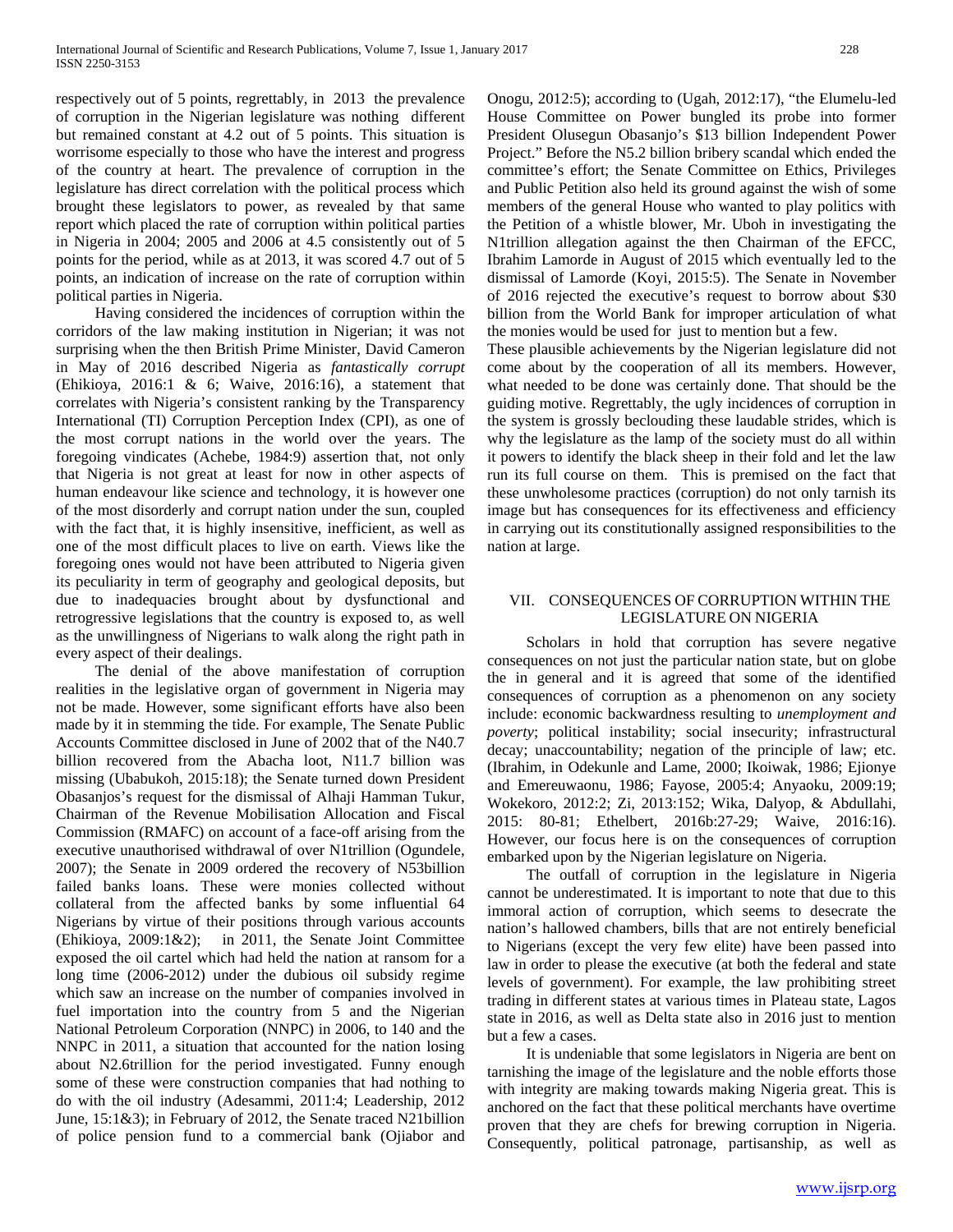primordial sentiments are introduced into legislative activities. For example, it is becoming increasingly difficult for the legislature to effectively screen and disqualify individuals whose names the executive arm sends to them for endorsement for appointments into various positions (ministerial, ambassadorial, etc). Is there a better explanation as to why individuals whose records have been dented, or questionable, or better still those who have issues which borders on corrupt misappropriation of funds either in the Ministries or States they had overseen in time past? Other than the fact that these political merchants as loyalists and party faithful, who are in the legislature in their number, would be the ones that will shout the most thunderous *yeah!* in assenting to upholding the appointments of these individuals not minding whether or not they have the requisite capacity for appointment (is the reason for their appointments revolving around rewarding political patronage by the executive), or if they had unresolved issue of corruption or other issues to clear. On the contrary, what prevails is the principle of *take a bow* or unhindered clearance of these set of individuals while their accusers are still protesting that such persons are corrupt and sometimes claim they had petitioned the ant-graft agencies concerning the issue. It is also disheartening that the political merchants and the power elites in the various hallowed chambers in Nigeria due to their involvement in one corrupt practice or the other as well as political patronage so as not sanctioned negatively, may not see anything wrong, or the gravity of not being able to correctly recite the National Pledge, or the National Anthem by Ministerial, or Ambassadorial nominees. Nigerians are not unmindful of the fact that an Ambassador is nothing but the *personification* of the country, as such, legislators must always have at back of their minds that the issue raised above may not take a bow in the countries these individuals are to personify Nigeria (even though they have successfully taken a bow in the presence of the legislators in these hallowed chambers when they should not). The import of this argument is that this group of legislators need to resign or mandated by their various chambers to go and clear their names to enable those legislators without question mark(s) on their integrity and honesty carry on these onerous task of law making with minimum and reasonable challenge. The foregoing is in tandem with Sections 57 and 99 of the 1999 Constitution which makes it an offense for "any person who sits or votes in the Senate or the House of Representatives as well as in State House of Assembly, knowing or having reasonable grounds for knowing that he is not entitled to do so *on ground of being corrupt or any other criminal involvement* commits an offence and is liable on conviction to such punishment as prescribed by an Act of the National Assembly or Law of the House of Assembly."

 A glaring consequence of corruption in the corridor of the legislature in Nigeria is the fact that it negates the principle of check and balance as required by the constitutional enshrined separation of powers between the Executive, Legislature, and Judiciary as evident in Sections 4, 5, and 6 of the 1999 Nigerian Constitution. Hence whether at the State or Federal level the needed impetus for adequately checking the other arm of government is lacking. Thus, it becomes easy for the executives to sometimes overstep their bound with the assurance that the coast is clear premised on the fact that *money talks* whether as appropriation for constituency project allocation or otherwise, as

such he who pays, or agrees to pay the piper, dictates the tune (Ethelbert, 2016b:34). The argument here is that, any form of Executive indiscretion is a function of legislators' desecration of the hallowed chambers brought about by corruption, hence unwholesome compromise and not perfect understanding which exists between them for the progress of the nation. Due to his understanding of how important the separation of power is as well as its correlating check and balance in governance, the French Jurist Montesquieu (in Yakubu, 2004/2005:70 & 71) notes that:

 Political liberty is to be found only when there is no abuse of power. But constant experience shows us that everyman invested with power is liable to abuse it, and to carry his authority as far as it will go... To prevent this abuse, it is necessary from the nature of things that one power should be a check on another...when the legislative and executive powers are united in the same person or body...there can be no liberty if the judicial power is not separated from the legislative and executive... There would be an end to everything if the same person or body, whether of nobles or of the people, were to exercise all these power.

 Akinnaso (2016:48), lamented that "Nigeria cannot boast of any arm of government that is corruption-free...is it the judiciary or the legislature or the executive? Sadly,..that brings us to the dilemma of the Nigerian nation. It brings us to why we are stagnant. Who is going to check who? Who is going to investigate who? Where are the checks and balances?". Obi (2016:14), aptly captures the best solution to the perennial Nigerian challenge of corruption when he stated that "...democracy can only survive on truth and honesty." The issues discussed has brought a reduction in the effectiveness and efficiency of the developmental programmes and policies which have been formulated by all regimes in Nigeria (Ikoiwak, 1986:83; Ibrahim in Odekunle and Lame, 2000:17) .

# VIII. CONCLUSION

 It has been argued that the legislature in Nigeria is the lamp of the nation just as the judiciary is the hope of the masses and the media which is conceived as the fourth estate of the realm is believed to be the watch dog of the society, it is therefore not arguable that the legislature has enormous as well as tasking responsibility of enunciating human face policies and not monstrous ones. This way Nigeria and Nigerians would not have reasons to doubt the progress and development of the country. The foregoing brings to mind what Williams Shakespeare said in his work, *Julius Caesar* that "I have come to bury Caesar not to praise him, the evil that men do lives after them" but we rather say in our quest to have a viable legislature that *we have not come to bury Caesar nor to praise him but let him live and function effectively.* Isaac Newton in his first law of motion holds that *everything is in a constant condition of rest until they are compelled to change* (Cutnell & Johnson, 2006)*.* In the same manner, this article is not aimed at mocking or destroying (burying) the legislature in Nigeria given the fact that it has achieved much in its efforts at deepening the country's democracy as well as giant strides and efforts made by some honesty and integrity non compromising legislators in the fold; but to cry out (mourn) against the ills of corruption which has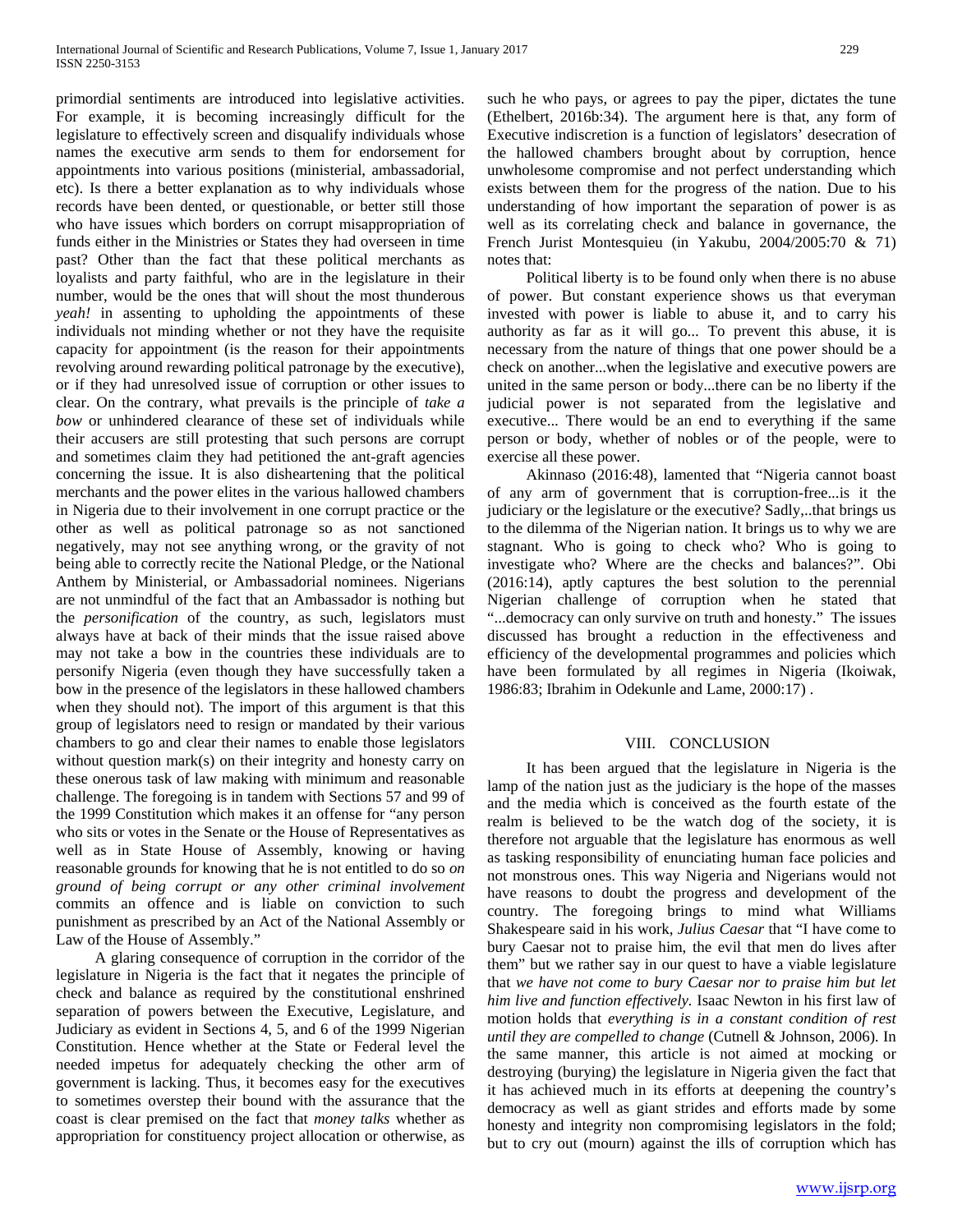gradually turned into a monster destroying all the efforts made and positive results achieved over the years by the legislature in Nigeria. Therefore, those *hell bent* on tarnishing the image of the legislature should resign honourably, or forced to cease to be part of these hollowed chambers, or better still, change for the better so that this menace no longer be mentioned in the legislature in Nigeria..

#### IX. SOLUTION

 In a Presidential system of government, the three organs of administering the state i.e. the executive, legislature, and judiciary work hand in hand even though there exists separation of powers (functions) which bye and large promotes checks and balances in the system. Therefore, it is important to note that any form of executive indiscretion correlates with legislative corruption just as judicial inconsistencies has direct link with the way and manner both the executive and legislature manages state affairs through effective legislation and their implementation. Consequently, if the legislature fails or found wanting in its responsibilities, the society indeed is bound to face numerous challenges including uncertainty for the future. As such, the legislature is therefore expected to be constituted by individuals without questionable character. Simply put that, corrupt individuals (real or imagined) should not be part of the legislature, only those with proven integrity should. The above should be enshrined in the constitution of the Federal Republic of Nigeria. This way, effective laws that would meet the yearnings of the people will be passed.

 Any legislator alleged of corruption should honourable resign to pave way for unhindered investigation of the allegation. If found innocent, he/she if so willing be restored to the legislature. If this is achieved, probity, accountability, and transparency would be re-established in the legislature. The foregoing would raise Nigerians confidence on the legislature as truly representing those that voted them into office.

 The emolument of political office holders at all tiers of government should be published (made public). This way the public and indeed the regulatory agencies like the EFCC, ICPC, and CCB would not be in doubt concerning those living above their means. This we believe will bring about public trust on the legislature, guarantee self confidence of the legislators as well as make the operations of these regulatory agencies smooth due to availability of empirical evidence with regards to the amount of monies at one's disposal and the likely properties it may acquire. More so, there is urgent need to cut down on the personnel and overhead cost of the legislature in Nigeria giving the present economic realities on ground.

 Sections 56 and 98 of the Constitution must be adhered to as regards voting methods in the legislative assemblies. This way it would be difficult for unpopular opinions as well as subjective interest(s) of presiding officers being accepted as representing those of the majority. This alone is a major step towards curbing tendencies of corruption as regards decision making in legislature.

 It is germane to note that effective laws which would ultimately check the excesses of legislators and indeed other political office-holders in Nigeria be put in place as a matter of urgency as the lack of it, or its inadequacy is a major factor to the incidences of corruption at all levels of governance in the country. If achieved, this would shield Nigeria from the clues of political mercantilists, prebendals and Machiavellians who conceive public office as the quick means of accumulating wealth as well as becoming influential. Therefore, all existing laws of the land which in one way or the other encourage impunity in the system should be abrogated.

 Due to the fact that some individuals in the legislature are not attuned with how weighty the responsibilities of that organ of government is as well as how peculiar they are to the society in general, it is needful that a benchmark with regards to academic qualification for candidature into these hallowed chambers be reviewed in order to match the pace of Nigeria's political progression as well as prevailing realities. The outfall of this would be that the era of doing whatever it takes to secure entry into the legislature (due largely to material benefits) by all comers (intellectual bankrupt and legislative unfit individuals ) would be gone for good, this way, the country would boast of a vibrant and progressive legislature constituted by well qualified intellectuals and think tanks.

 The Nigerian federation need to be restructured in order to give all the federating units some sense of belonging by allowing them control their resources and remit agreed sum to the federal government on agreed intervals. By so doing, the psychology of national cake sharing which ultimately breeds corruption in governance (legislature inclusive) would be addressed once and for all in Nigeria. Closely related to this is the fact that for Nigeria to have and maintain a balanced federation, all the component units should have equal representation in the legislature, since no component unit has more or less right than others.

 Haven identified that most of the incidences of corruption occurs within its various Investigative Committees, as well as mode of financial appropriation, it is therefore important that individuals appointed into these committees hold forth honesty and integrity in the discharge of their constitutional responsibilities without fear or favour of anybody no matter how highly placed. They must resist any form of inducement from those (power elites) their committees have been mandated to investigate the issues or their agents. Furthermore, the legislature must not allow itself to be comprised by any arm of government through financial appropriation, or misappropriation (whether it is for constituency project or any other project for that matter). If this is achieved, the legislature would stand upright at all times and in all instances to make laws that would bring about peace, security as well as development of Nigeria, and not just a handful of the elite.

#### **REFERENCES**

- [1] Achebe, C. (1984). The Trouble with Nigeria. Essex: Heinemann educational books.
- [2] [Adebayo,](http://www.premiumtimesng.com/author/adebayo) H. [\(September 11, 2016\)](http://www.premiumtimesng.com/news/headlines/210226-nigerias-national-assembly-fails-account-n9-billion-audit-report.html). Nigeria's National Assembly fails to account for N9 billion – Audit Report. *Premium Times* online edition. Retrieved from [http://www.premiumtimesng.com/news/headlines/210226](http://www.premiumtimesng.com/news/headlines/210226-nigerias-national-assembly-fails-account-n9-billion-audit-report.html) [nigerias-national-assembly-fails-account-n9-billion-audit-report.html](http://www.premiumtimesng.com/news/headlines/210226-nigerias-national-assembly-fails-account-n9-billion-audit-report.html)
- [3] Adesanmi, A. (December 3, 2011). Senate Committee Exposes Oil Subsidy Cartel. *Saturday Tribune, pp.4.*
- [4] Adesomoju, A., Olokor, F, & Onuba, I. (August 22, 2016). Corruption: FG launches major war against senators, Reps. *The Punch, PP.7*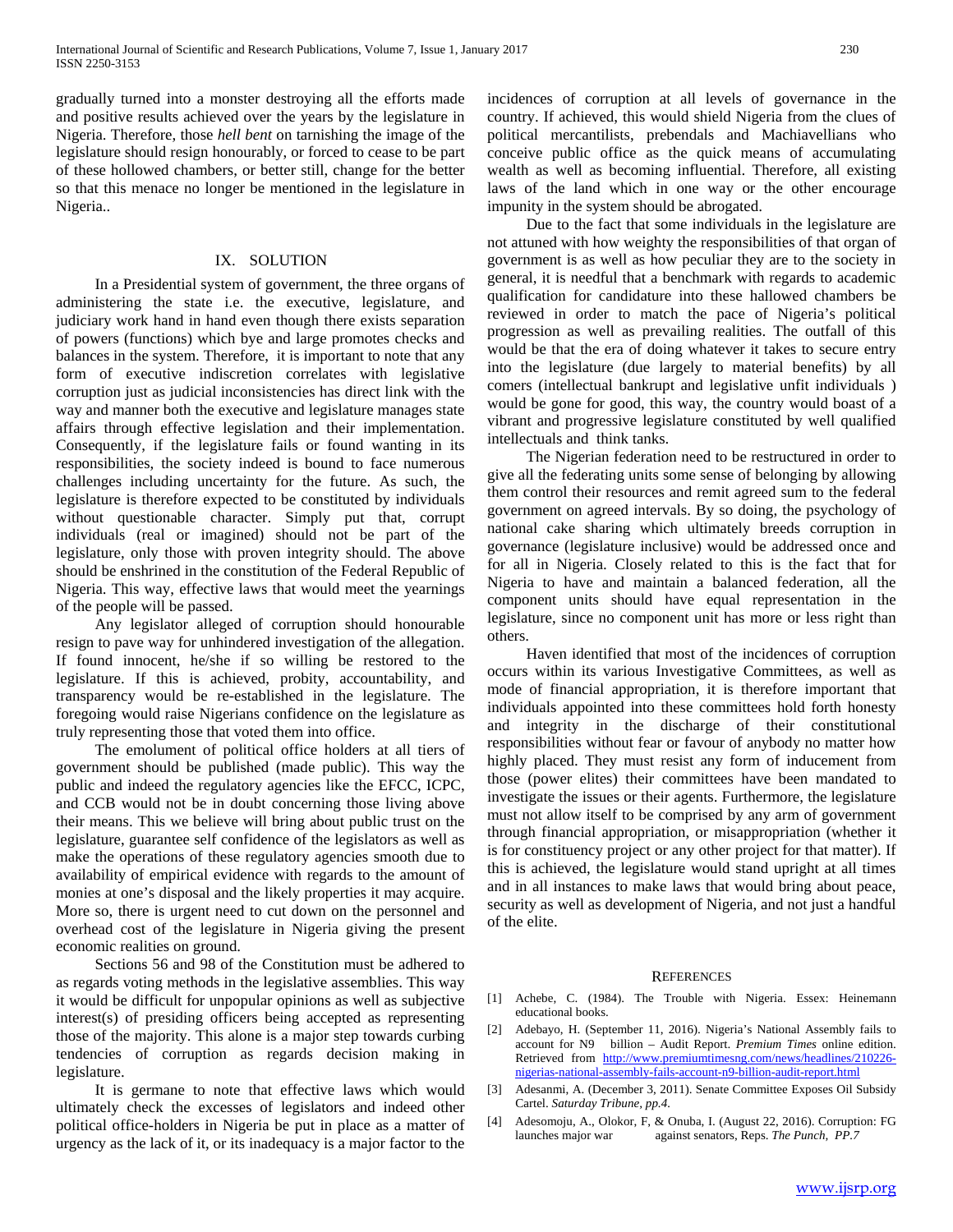- [5] Agedah, D. (1993). *Corruption and stability of the third republic*. Lagos: Perception Communications.
- [6] Ajie, H. A. and Wokekoro, O. E. (2012).The Impact of Corruption on Sustainable Economic Growth and Development in Nigeria. *International Journal of Economic Development Research and Investment* Vol. 3, No 1, 91-109.
- [7] Akinnaso, N. ( August 2, 2016). The House of Representative thieves? *The Punch, pp.48*
- [8] Ameh, J. (August 2, 2016). Tension in House of Reps over plot to remove Dogara. *The* Punch, PP.7
- [9] Ameh, J. (August 22, 2016). House of Representatives, most corrupt arm of government – Jibrin. *The Punch, PP.9*
- [10] Ayaoku, E. (2009). Corruption, greatest obstacle to development. Zero Tolerance
- [11] (2009b).The new face of money laundering. *The Magazine of Nigeria's Economic and Financial Crimes Commission,* Vol. 4, No. 2, July, pp.19
- [12] Constitution of the Federal Republic of Nigeria (1999). Lagos: Federal Government Press.
- [13] Criminal Code Cap "C38", Economic and Financial Crime Commission Act with cases & Materials (2010 Edition). *Laws of the Federation, 2004*. Princeton Publishing Company.
- [14] Cutnell, J. D. & Johnson, K. W. (2006). Physics ( $7<sup>th</sup>$  ed).: John Wiley & Sons, Inc
- [15] Dambazau, A.B. (2009). Criminology and Criminal Justice, Ibadan: Spectrum Books Limited.
- [16] Ehikioya, A. (2009, July 8). Senate orders recovery of N53b failed banks loans. *The Nation,* pp.1&2
- [17] Ehikioya, A. ( 2016, May 12). Buhari urges UK to release stolen cash. Kalu: Cameron should apologise. *The Nation,* pp.1&6.
- [18] Ejionye, U.A. & Emereumaonu, E.U. (1986). Corruption as culture in Nigerian development: Corruption in development (pp. 274-280). *The 1982 Proceeding of Nigerian Anthropological and Sociological Association,* held in Zaria  $10^{th}$ -13<sup>th</sup> May, Edited by Odekunle, F. Ibadan: University Press.
- [19] Ekeh, P. P. (1975). Colonialism and the two publics in Africa: A theoretical statement. *Comparatgive Studies in Society and History, Vol. 17,* No. 1, pp. 91-1
- [20] Ekeh, P. P. (2000). Nigerian Political History and the foundations of Nigerian Federalism. *Annals of the Social Science Academy of Nigeria.* No.12, pp. 1-14. ISSN177-8175.
- [21] Elite theory (No. Date). Retrieved April 8, 2012 from Wikipedia the free encyclopedia.en.wikipedia.org/wiki/elite-theory.
- [22] Ethelbert, O.L. (2016a). Economic and Financial Crimes Commission (EFCC) and the Challenges of Managing Corruption in Nigeria: a Critical Analysis. *International Journal of Scientific and Research Publications.* vol.6, Issue 4, April. ISSN 2250-3153, pp.339-349[. www.ijsrp.org](http://www.ijsrp.org/)
- [23] Ethelbert, O.L. (2016b). Missing Links: Towards the Effective Management and Control of Corruption in Nigeria, Africa, and the Global South. *International Journal of Criminology and Sociology.* Vol.5, pp.25-40. [www.lifesciences.com](http://www.lifesciences.com/)
- [24] Fanon, F. (1961). The Wretched of the Earth. London: Penguin Books Ltd.
- [25] Fayose, A. P. (2005). Corruption verses Resources Management in Nigeria: what hopes for the  $21<sup>st</sup>$  century. [www.dawodu.com/fayose.](http://www.dawodu.com/fayose) retrieved 17th July 2016.
- [26] Guerin, B, (1993). *Social facilitation*. Cambridge: University Press.
- [27] Igun, U.A. (2004/2004). Whither Nigeria? *Annals of the Social Science Academy of Nigeria.* No 16 & 17 January - December, pp. 37- 52.
- [28] Ikoiwak, E.A. (1986). Political office holders, bureaucrats and corruption in Nigeria: Corruption in development (pp. 82-91). *The 1982 Proceeding of Nigerian Anthropological and Sociological Association, held in Zaria 10<sup>th</sup>-*13<sup>th</sup> May, Edited by Odekunle, F. Ibadan: University Press.
- [29] Koyi, A. F. (August 27,2015). N1trn claim: Senate walks out EFCC's lawyers, probes Lamorde. *Daily Sun, pp.5.*
- [30] Leadership (2012 June, 15). The Stolen N2.6trillion remains the issue, pp.1&3
- [31] Marx, K., & Engels, F. (1848). Manifesto of the Communist Party. Moscow: Progress Publishers. Marx/Engels Selected Works, vol. No.1,

1969, pp. 98-137. Marxists Internet Archive, 1987, 2000, 2010. [www.marxists.org](http://www.marxists.org/) retrieved  $15<sup>th</sup>$  December 2015.

- [32] Mills, C.W. (1956). The Power Elite. New York: Oxford University press.
- [33] Mills, C. W. (1959). The Sociological Imagination. New York: Oxford University press.
- [34] Mudashiru, I. (April 17, 2016). Senate buys 108 Jeeps at twice the price. *Daily Trust*, Retrieved September, 7<sup>th</sup> 2016 from [http://www.dailytrust.com.ng/news/general/senate-buys-108-jeeps-at-twice](http://www.dailytrust.com.ng/news/general/senate-buys-108-jeeps-at-twice-price/142766.html)[price/142766.html](http://www.dailytrust.com.ng/news/general/senate-buys-108-jeeps-at-twice-price/142766.html)
- [35] Ndujihe. C. (2015, August 23). EFCC secures 273 convictions since 2013. *Vanguard,* Retrieved October, 30<sup>t</sup> <http://www.vanguardngr.com/2015/08/efcc-secures-273-convictions>
- [36] Nigerian Tribune. (March 25,2016). Budget: Nigerians knock NASS on lapses, *pp.11*
- [37] Obi, L. (August 4, 2016). Dissolve the National Assembly. *Daily sun*, *pp.14*
- [38] Odebode, N., & Ameh, J. (August 2, 2016). Jubrin visits EFCC, says Dogara, others must be probed. The Punch, PP.12
- [39] Ogundele, K. (2007). Olusegun Obasanjo stole 2.4 trillion Naira, says CNPP. The Nation. Posted by Nigerian Muse//Categories: Official Fraud Watch – Towards Fraud Free Government in Nigeria. Retrieved 16th March 2016
- [40] Ojiabor, O., &Onugu, S. (February 25, 2012). Senate traces N21bn pension fund to bank. *The Nation, pp.5.*
- [41] Oluwasegun, V. (June 9, 2011). EFCC: We've evidence against lawmakers. *The Nation, pp.12.*
- [42] Onyejena, E. (2012). Disappointed by Farouk Lawan. *This Day*, June 2, pp. 18.
- [43] Osah, G., Osundina, O., Ayim, O., Nwokocha, C., & Chioma, P. ( 2014). The Political Economy of Corruption and Leadership in Nigeria. *Arabian Journal of Business and Management Review (OMAN Chapter) vol.3, No.8,* March, *pp.1-7.*
- [44] Osibanjo, Y.(2008). Rule of law or rule by law: the real issues. Zero Tolerance, Anniversary Edition. The Magazine of Nigeria's Economic and Financial Crimes Commission, Vol. 3, No. 1, March. ISSN 0795-2457.
- [45] Osoba, S. (1996). Corruption in Nigeria: Historical perspectives. *Review of African Political Economy*, Vol. 23, No. 69, pp. 371-386.
- [46] Peter, S.A. (2013). Globalisation and the phenomenon of corruption in Africa governance: the Nigerian experience. *Humanity Jos Journal of General Studies.* Vol.6. no.1, June, pp. 238-250. ISSN: 1595-4072
- [47] Quah, J. S.T. (1999). Comparing Anti-corruption Measures in Asian Countries: Lessons to be learnt. *Asian review of public administration, Vol. 11, No. 2 July-December 1999,*pp.71-90
- [48] Samuel, S.E., Aju, O., and Elaigwu, M. (2014). Implication of Economic and Financial Crimes Commission and Corruption on the Consolidation of Democracy and Sustainable Development and Growth in Nigeria from 2004-2008. *Journal of Poverty, Investment and Development*-An Open Access International Journal Vol.4 pp. 19-36.

Shakespeare, W. (2002). Julius Caesar (D. Daniell, Ed.) London: Arden Shakespeare. (Original Work Published 1623)

- [49] Ubabukoh, I. (2015,October 6). Why corruption persists. *The Nation*, pp.18.
- [50] Ugah, N. (June 28, 2012). Tackling the culture of impunity. *This Day, pp.17*
- [51] Umar, H. S. (2015). The Foundation and Political Economy of Corruption in Nigeria: "Between Fact and Fable". *International Journal of Recent Research in Social Sciences and Humanities* (IJRRSSH) Vol. 2, Issue 4, pp: 233-237, October - December 2015, ISSN
- [52] Uwalak, T. (September 23, 2013). *Nigeriaism,* patriotism and development. *The Nation, pp.22*
- [53] Waive, F.E. (2016, June 7). Nigeria's fantastically corrupt. *Daily Sun,* pp. 16.
- [54] Wika, P. N., Dalyop,N.K ., & Abdullahi, M. M, (2015). Insurgency and Terrorism in Northern Nigeria: The Boko Haram Unveiled. *Jos Journal of Social issues.*vol.8, No.1 September, pp. 74-100
- [55] Wilmot, P. (2007). Nigeria: the nightmare scenario. Ibadan: Bookcraft.
- [56] Yakubu, J.A. ( 2004/2005). Democracy, good governance, and the phenomenon of corruption in Nigeria. *Annals of the Social Science Academy of Nigeria.* No. 16 & 17.pp. 53-82